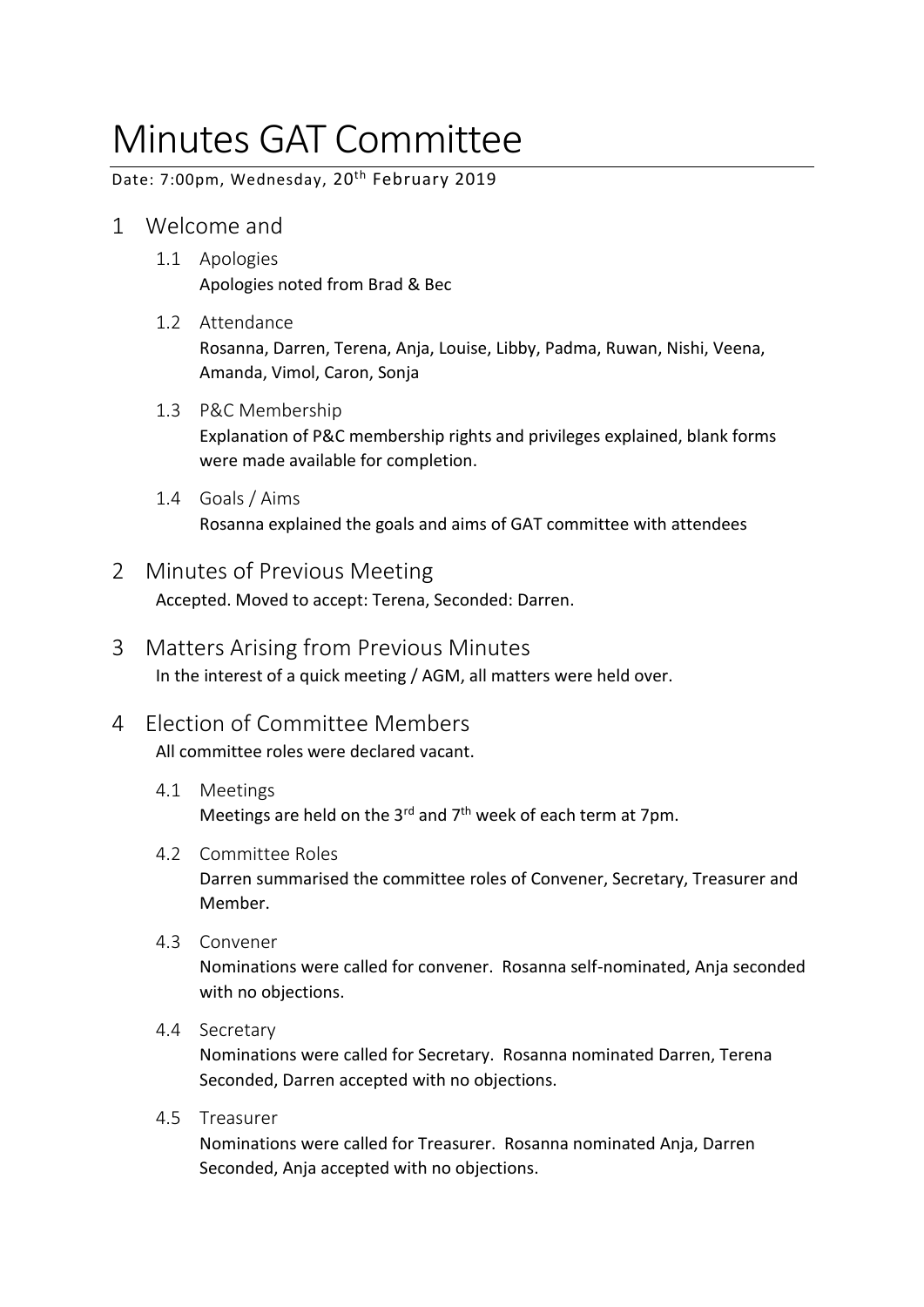4.6 GAT Coordinator

Rosanna introduced the GAT Coordinator, Louise Chapman and Language Teacher, Sonia Hatzis.

4.7 Committee Members

Nominations were called for other committee members. Amanda selfnominated, Rosanna seconded with no objections.

#### 5 Committee Business

5.1 Lazerblaze

Lazerblaze has been secured for the first Sunday of the school holidays – Sunday April 14<sup>th</sup> 2019. The fundraiser was discussed, as well as the need to secure a deposit of \$350 as soon as possible. A call to purchase advanced was made to those in attendance to meet this goal. Hi Zane

Thanks for this information. We will be bringing food and drink, like you suggested last time. In fact, this time we'll take you up on the offer of running a BBQ. Great idea!

22 tickets were purchased by meeting attendees:

| <b>Brad</b> | 3 (before meeting) |
|-------------|--------------------|
| Rosanna     | 4                  |
| Anja        | $\mathcal{P}$      |
| Ruwan       | $\mathcal{P}$      |
| Amanda      | 5                  |
| Nishi       | 4                  |
| Caron       | 2                  |

- 5.2 Joint LPSG GAT Meeting Terena and Rosanna have organised.
- 5.3 Careers Expo Cake Stall

Careers expo on same day as parent teacher meetings – late March? There will be a call for volunteers closer to the date.

5.4 Languages Expo

Now the Languages and Arts Festival. Will take place on Friday 5th April. Will have more details on how we may help closer to the time.

#### 5.5 Re-imbursements

Receipts for re-imbursements for last year's Principal GAT Awards and Innovation Expo prizes have been submitted to the treasurer.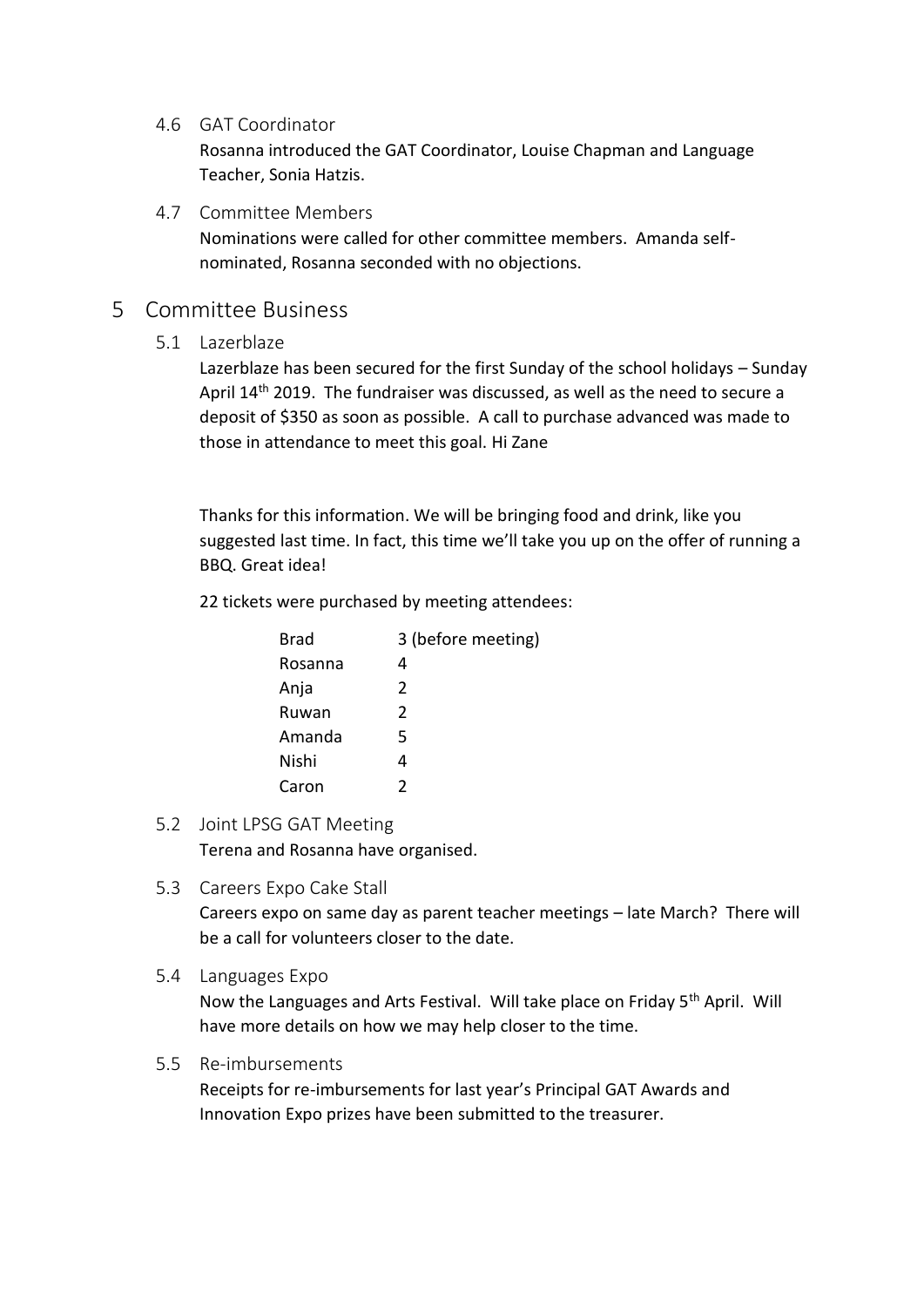#### 6 Reports

- 6.1 GAT Education coordinator Report Louise tabled a written report, please see attached.
- 6.2 Treasurers Report Anja reports on status of GAT committee accounts. No incomings/outgoings since last meeting.
- 7 Next Meeting Next meeting to be held: 7:00pm, Wednesday, 20 March, 2019
- 8 Meeting Closed Meeting closed 7:45pm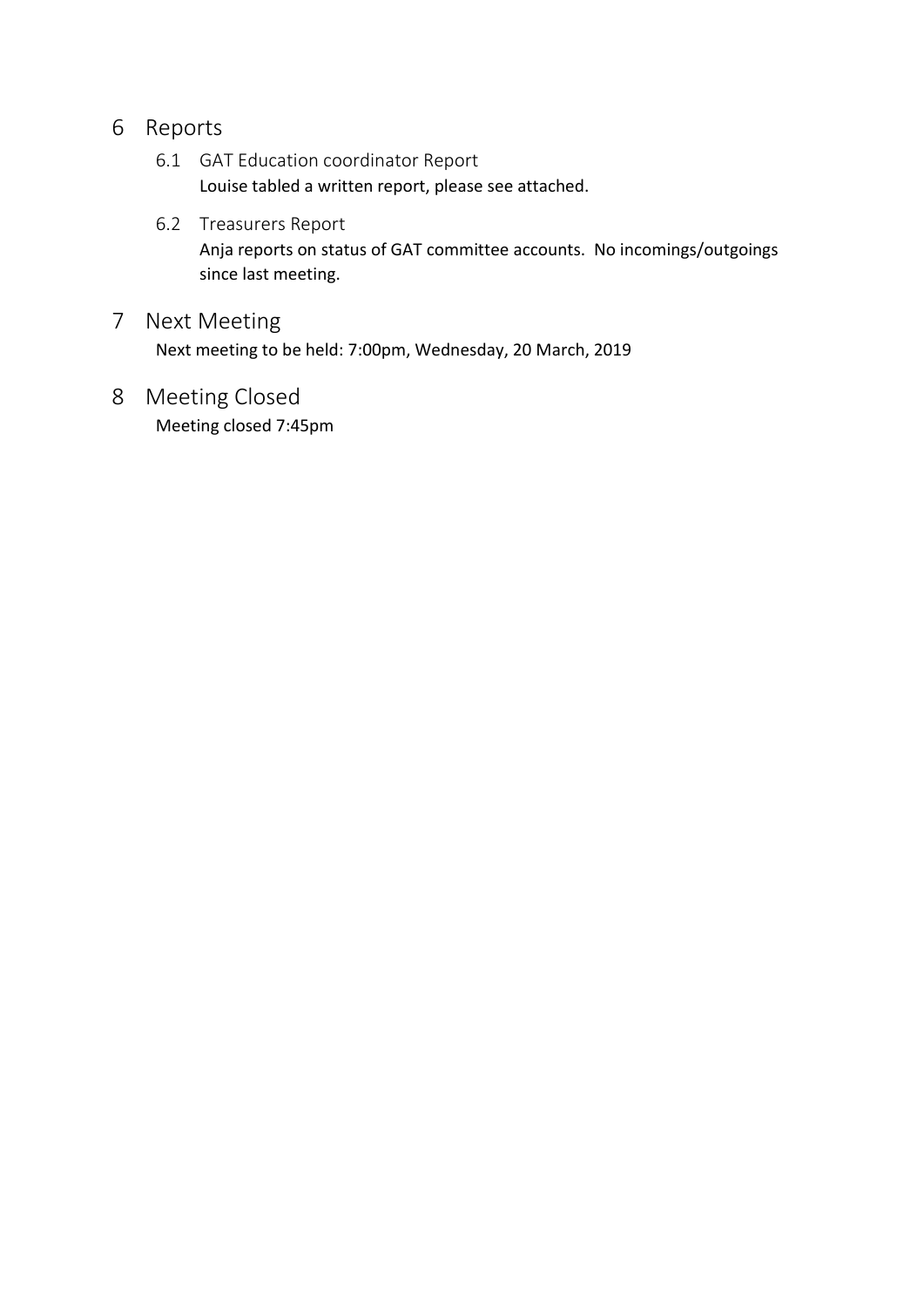### **Languages Parent Support Group** 13 February 2019

# **Teachers' Report**

- Will be hosting 20 Japanese students from 24<sup>th</sup> March to 31<sup>st</sup> March still looking for host families.
- o The Japanese teacher Conference (for WA state schools) will be held in March at Mt Lawley SHS.
- $\circ$  Currently have a range of Language assistants: 1 x Italian, 2 x Chinese, 1 x French, 1 x Japanese. They come in to school 1 to 2 days per week.
- O ECU MT Lawley have a Japanese University student exchange program, and have approached MT Lawley SHS to see if they can practice conversation with year 10  $-12$  students.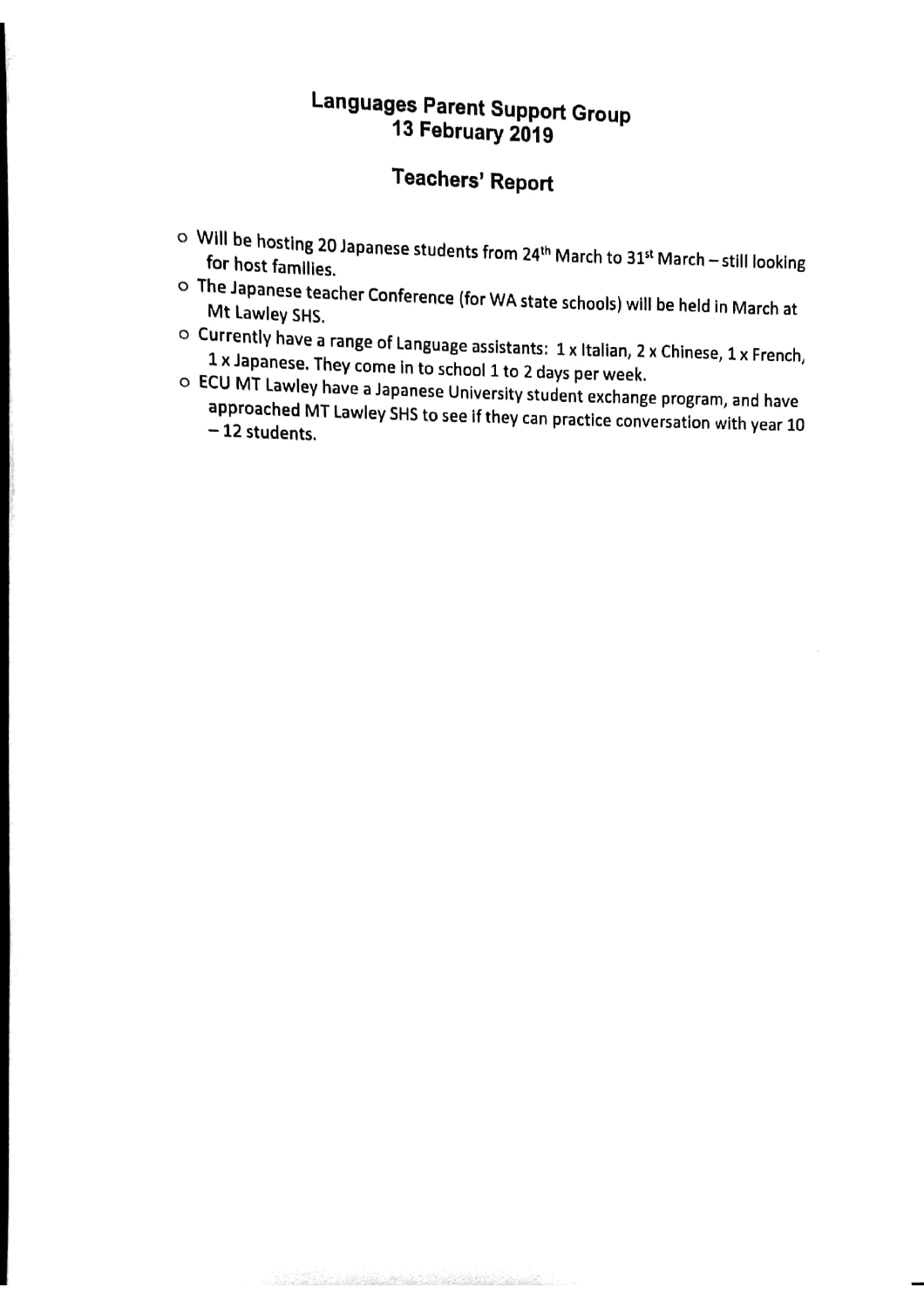#### **GAT Parent Committee 20 February 2019**

#### **Teachers' Report**

#### **MATHS**

Year 7 and 8

Can I please ask for guest speakers to either talk to students or run workshops based on any mathematical skills or future career knowledge they may have.

Michelle Lee Michelle.Lee@education.wa.edu.au

#### **HASS**

Year 9

The year 9 GAT students will be entering into the ANZAC Day Schools Award along with AE and SVAPA. They will be researching and preparing their contribution to the Mount Lawley entry this term. We are still waiting for an entry date for the competition but it's usually the end of May.

Sarah Linden sarah.linden@education.wa.edu.au

#### **LANGUAGES**

GAT Club 1 - Friday 22<sup>nd</sup> March - incursion from 1.00-2.50/3pm. All year 7-10 GAT students. Staffroom with guest speakers representing Chinese and Italian. Chinese/China and Italian/Italy quiz - students in groups and prizes won. Students will eat Italian and Chinese food too.

OzCLO competition (The Australian Computational and Linguistics Olympiad). OzCLO is a contest for high school students. It challenges them to develop their own strategies for solving problems in fascinating real languages. All Year 9 and 10 GAT students have been invited to participate in the OzCLO competition. It will take place on Wednesday 13<sup>th</sup> March in the staffroom during the school day.

Louise Chapman Louise.chapman@education.wa.edu.au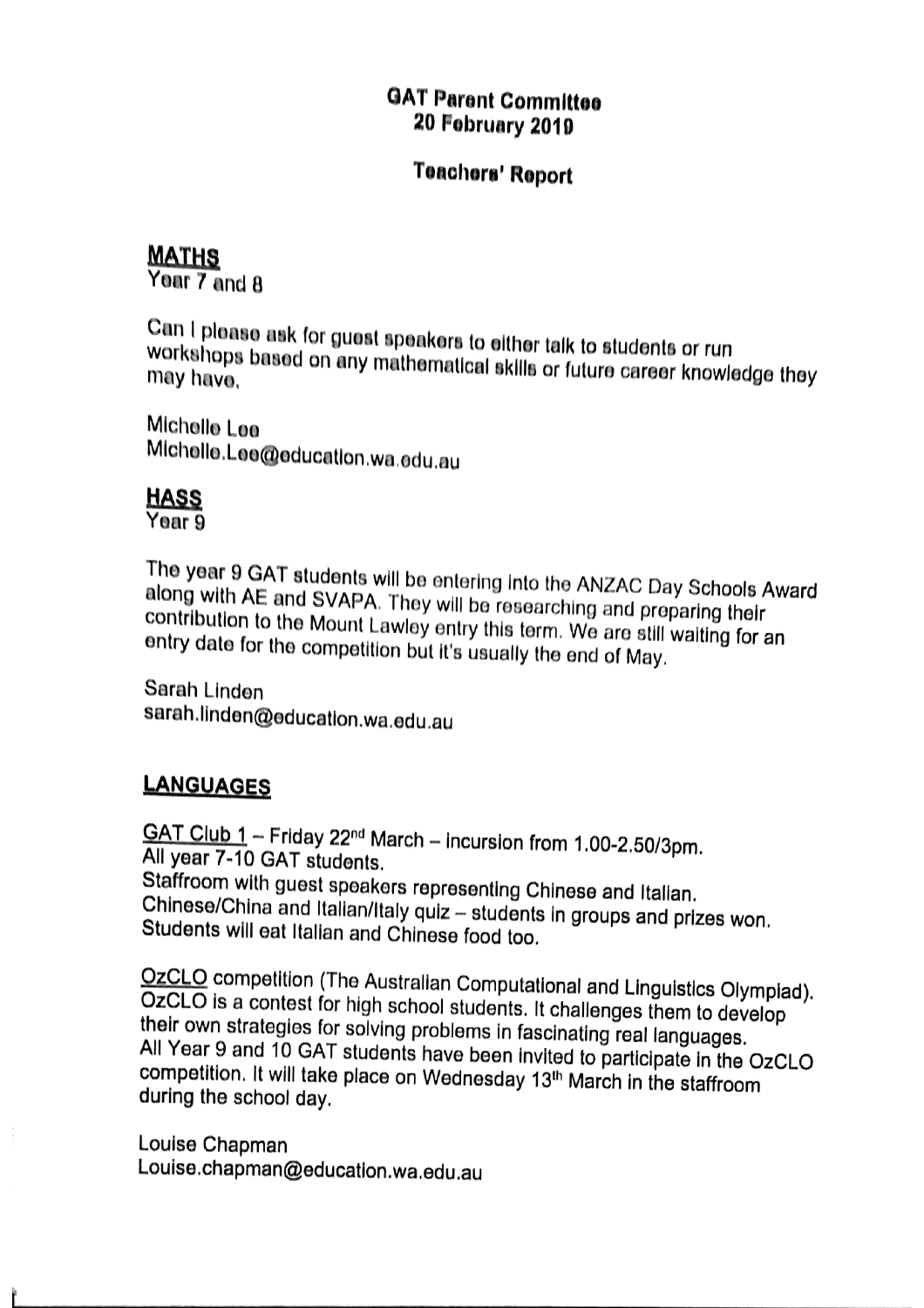### **CHINESE**

Year 11 and 12

Week 9 Saturday 6th April CLTAWA Story Telling Competition for Heritage/Background Students

Lesley Liu xiaopu.liu@education.wa.edu.au

#### **ITALIAN**

The Languages/Arts Expo will take place on Friday 5<sup>th</sup> April from 1-3pm. Sonia Hatzis and Louise Chapman would like help for some of the Italian stations - the pasta station and the food stall. Help from about 8 parents would be great to do approximately 1 hour each. Thank you

Sonia Hatzis Sonia.hatzis@education.wa.edu.au

Louise Chapman Louise.Chapman@education.wa.edu.au

WAATI Italian Exchange Program is up and running this year. Two year 10 GAT Italian students have expressed their interest in hosting and going to Italy. A year 10 student has returned from the program in late January and enjoyed his experience.

Louise Chapman Louise.Chapman@education.wa.edu.au

#### **MUSIC/LANGUAGES SOIRÉE**

Thursday 21<sup>st</sup> March - 5.30-7pm All language and music parents are invited.

### YEAR 7 STAFF & PARENT BARBECUE

Thursday 21<sup>st</sup> February 5-7pm.